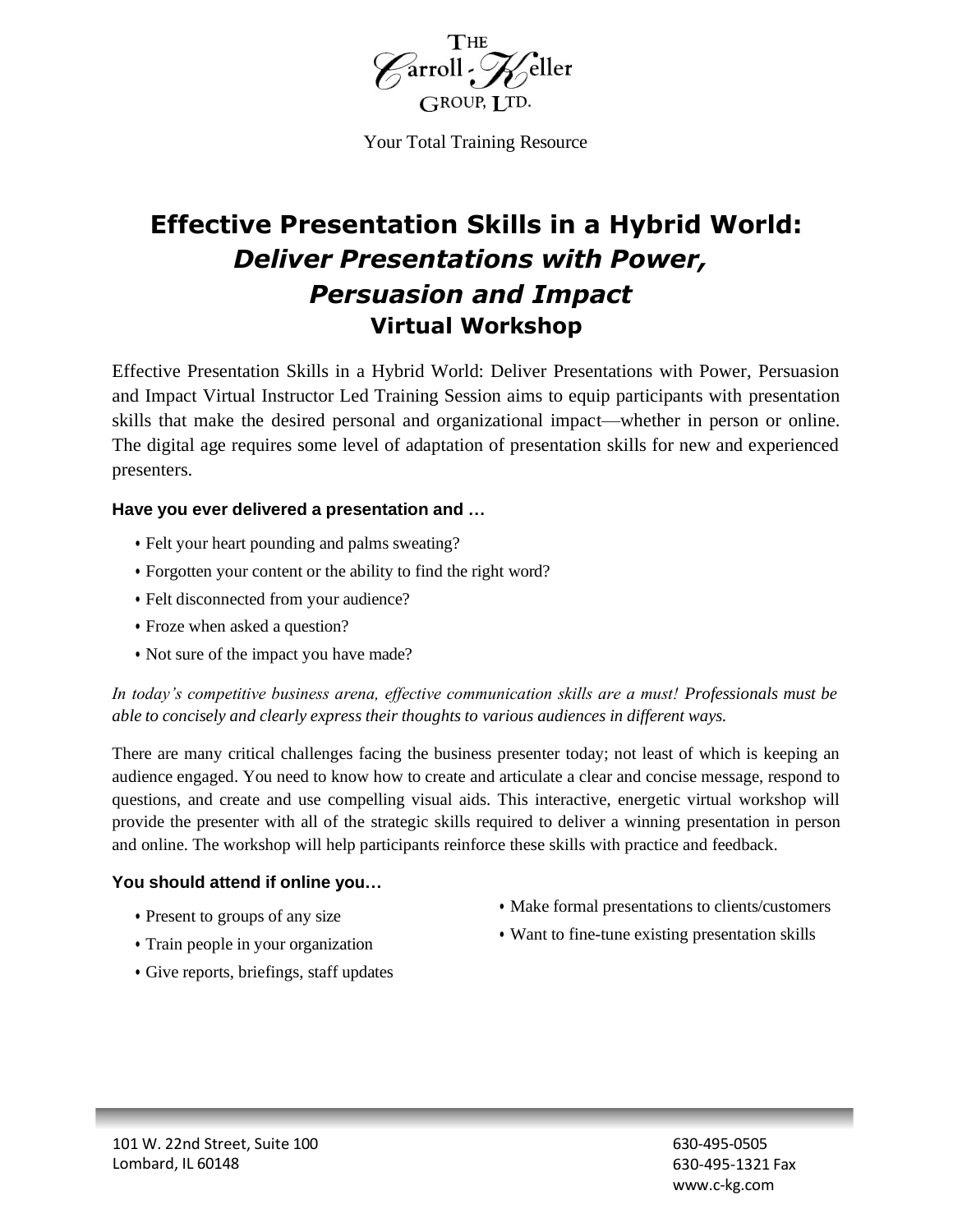

## Your Total Training Resource

#### **After this workshop, you'll be equipped to …**

- Prepare your technology and yourself for virtual presenting
- Identify what is critical to delivering clear and concise presentations and graphically appealing documents
- Learn strategic storytelling techniques to grab and keep your audience's attention
- Learn to manage Q&A on the spot

#### **Effective Presentations workshop features …**

- Detailed one on one coaching
- Practical practice reminders
- High energy audience interaction
- Proven contemporary theory and application

#### **Content**

- Plan and strategize for your in-room and virtual meeting
- Learn the components of effective communication
- Identify and plan for your audience
- Learn the techniques for persuasive storytelling
- Learn strategic presentation writing techniques
- Gain insight into how to manage Q&A on the spot
- Prepare for your meeting with your presentation and technology checklist
- Learn tips on keeping a hybrid audience engaged
- Practice your presentation skills in a safe zone